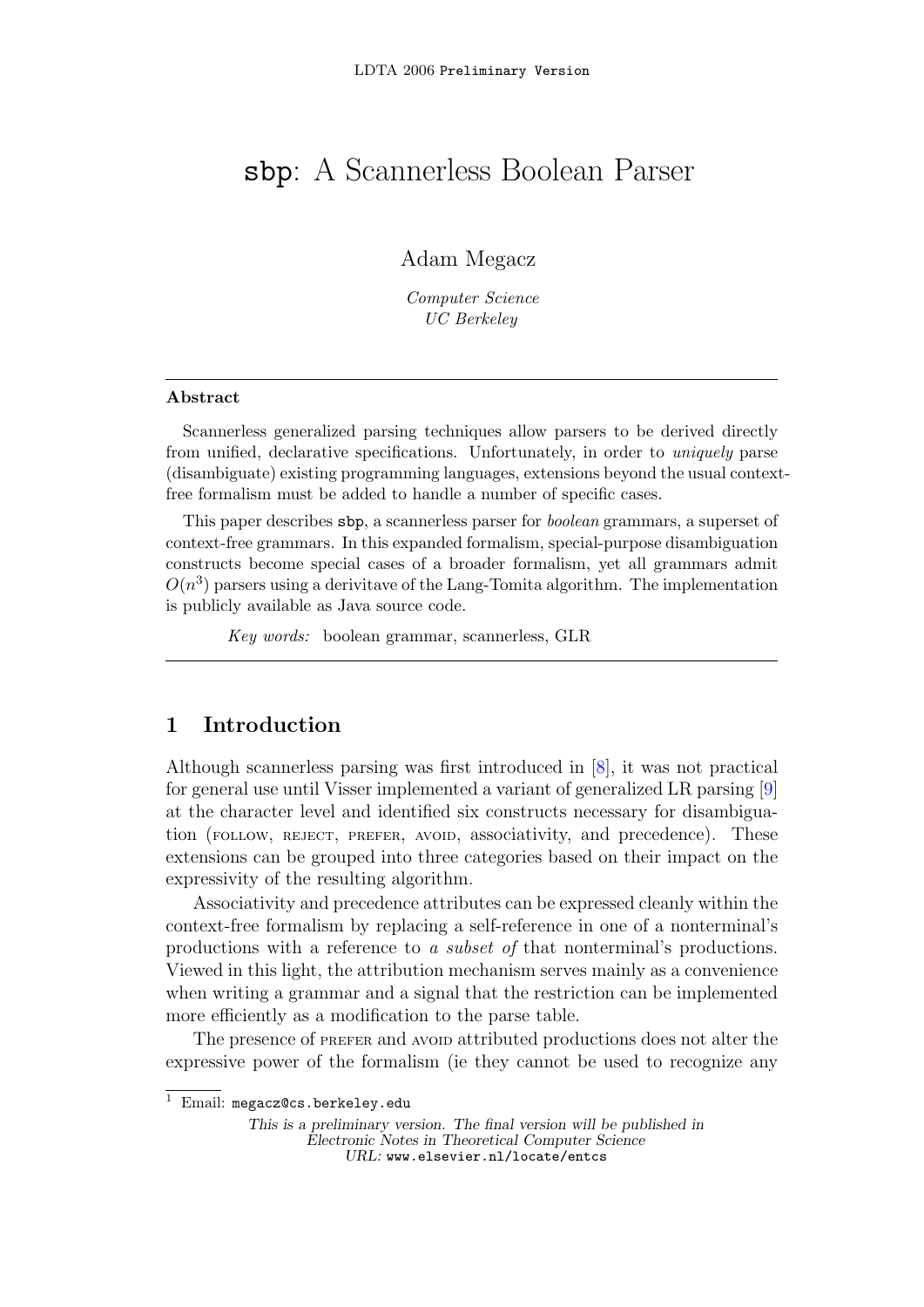non-context-free languages); however, these constructs do make a contextsensitive choice between two possible parsings of an expression.

The follow and reject features each increase the power of the formalism to encompass some non-context-free languages. The precise set of languages accepted is not clearly defined.

#### 2 Conjunctive and Boolean Grammars

Conjunctive Grammars  $[2]$  augment the juxtaposition  $(\cdot)$  and language-union (|) operators of context-free grammars with an additional language-intersection (&) operator. Boolean grammars [\[6\]](#page-4-3) further extend conjunctive grammars by permitting the language-complement operator  $(\neg)$  to be used, subject to some basic well-formedness constraints<sup>[2](#page-1-0)</sup>.

It should be noted that Visser arrives at a similar result from the opposite direction: [\[4\]](#page-4-4) includes reject productions, which effectively function as conjunction with a negation. The paper goes on to reconstruct simple negation as well as intersection in terms of this negated-conjunction primitive, noting that "this feature can give rise to as yet unforseen applications."

#### 3 SBP: a Scannerless Boolean Parser

We have implemented the Lang-Tomita Generalized LR Parsing Algorithm [\[9\]](#page-4-1), employing Johnstone & Scott's RNGLR algorithm [\[1\]](#page-4-5) for handling  $\epsilon$ productions and circularities. All of the disambiguation constructs from [\[3\]](#page-4-6) are supported for purposes of comparison.

The input alphabet for sbp is typically the set of individual Unicode char-acters, though any topological space<sup>[3](#page-1-1)</sup> can be used. An interesting consequence is that sbp can parse sentences constructed from non-discrete alphabets [4](#page-1-2) .

In its current form, the parser lets the user specify rewrites to be performed on the parse tree on a per-nonterminal basis. These rewrites correspond to the four promotion operators (drop, keep, promote, promote-over) from rdp [\[7\]](#page-4-7) along with the addition of constant subtrees in response to matching a rule.

The parser's grammars are built programmatically and can be manipulated and modified through a clean and simple API. Textual grammar descriptions can be parsed using the included metagrammar, which supports subexpressions, regular expression operators  $(*, +, ?)$  with or without separator nonterminals,  $n$ -ary associativity, ordered choice, general priorities ( $p_{\text{REFER}}/p_{\text{AVOD}}$ over a partial ordering), promotion/rewrite operators, character ranges, and automatic whitespace insertion.

<span id="page-1-0"></span><sup>&</sup>lt;sup>2</sup> for example, a nonterminal cannot be defined to produce exactly its own complement

<span id="page-1-1"></span><sup>&</sup>lt;sup>3</sup> any space for which ∪, ∩, ¬, and  $\subseteq$  are supplied

<span id="page-1-2"></span> $4$  although we have not yet found a practical use for this capability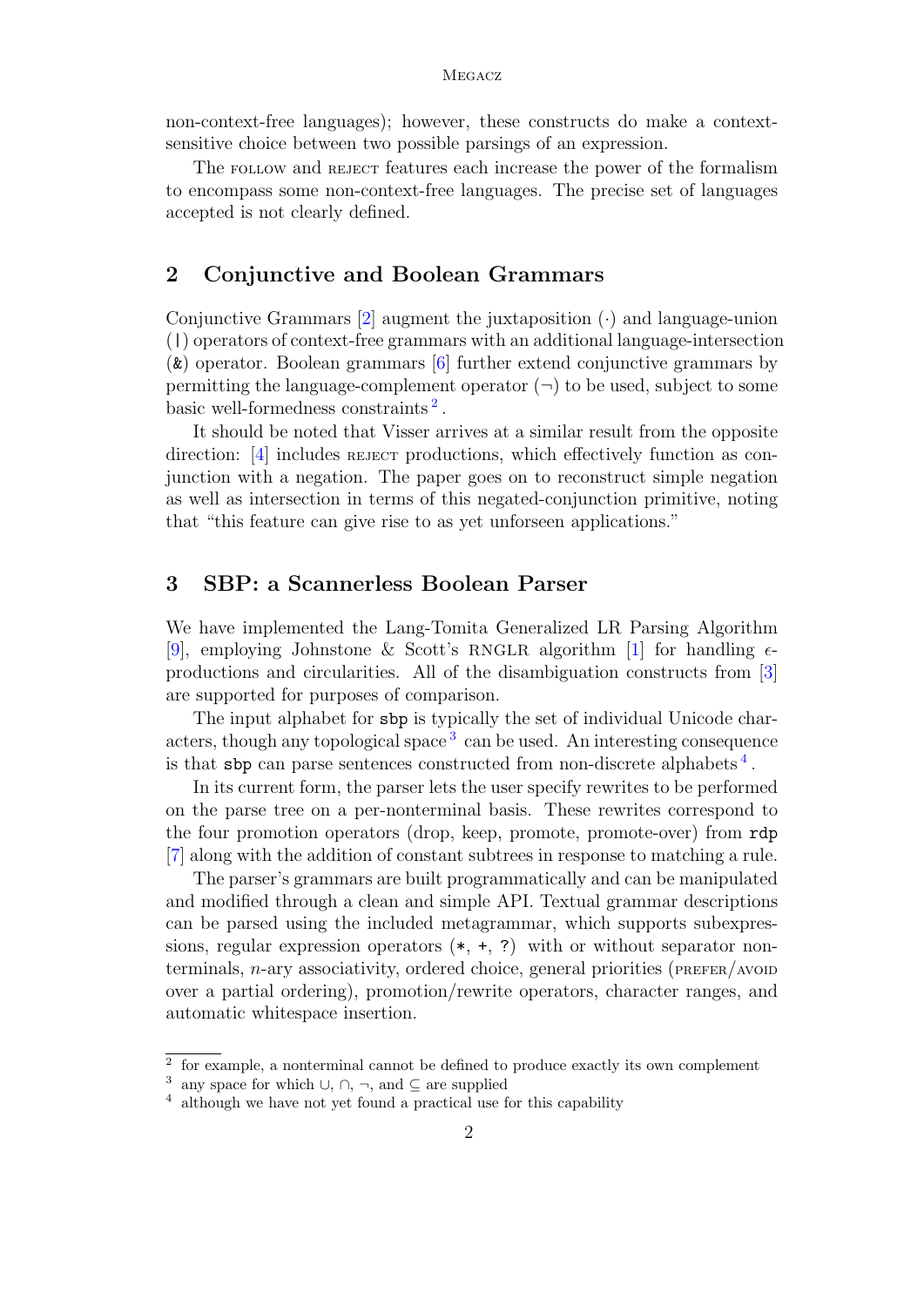## 4 Example: Indentation Block Structure

Aside from subsuming the usual disambiguation constructs, boolean grammatical operators lend themselves to a number of applications. Here, we show how to handle a form of indentation-based block structure by imposing a well-formedness constraint using conjunction, in a style inspired by [\[10\]](#page-4-8).

We begin with the sbp grammar for a simple fragment of a C-like language. Note that the  $\leftrightarrow$  operator denotes maximal repetition,  $\tilde{ }$  denotes negation, and & denotes intersection. The grammar uses conjunction with a negated term to exclude identifiers whose names happen to be keywords, similar to [\[3\]](#page-4-6).

| $Statement :: = Call$ |                    | Call | $::=$ Expr $"()"$              |
|-----------------------|--------------------|------|--------------------------------|
|                       | "while" Expr block |      |                                |
|                       |                    | oр   | $: := ">"]$   "<"              |
| Expr                  | $::=$ ident        | num  | $::=$ $[0-9]++$                |
|                       | l Call             |      |                                |
|                       | Expr op Expr       |      | ident $::=[a-z]+$ & "keywords" |
|                       | num                |      | keywords $ ::= "while"   "if"$ |

We can now use boolean language operations to impose additional structure. We will do this by defining a nonterminal for syntactic blocks, and intersecting it with another production which requires that no line in a block be indented less than the first line. Lastly, we use the metagrammatical "ordered choice" operator  $(\geq)$ <sup>[5](#page-2-0)</sup> to prefer "tall" block productions in a manner reminiscent of the "dangling else" convention.

```
indent ::= " "*
outdent ::= " " outdent " "
           \vert " " \vert \vert \uparrow \uparrowblock ::= "\n" indent BlockBody
            x^*"\n" outdent [" ] ["]*
BlockBody ::= Statement
             > Statement BlockBody
```
The block rule matches code blocks which start a new line. The rule requires a newline, followed by some number of spaces, followed by a BlockBody. This production is intersected with another which acts as a well-formedness constraint: after the newline, a block cannot match an outdent.

Similar to the sort of rule used to match balanced parenthesis, the outdent rule will match any text which begins with indentation and also contains some other (disjoint) instance of indentation which is shorter than the first instance. In the context of the block production, this would describe any block containing a line with indentation less than that of the first line in the block.

<span id="page-2-0"></span><sup>5</sup> which is implemented by intersecting lower priority productions with the complement of higher priority productions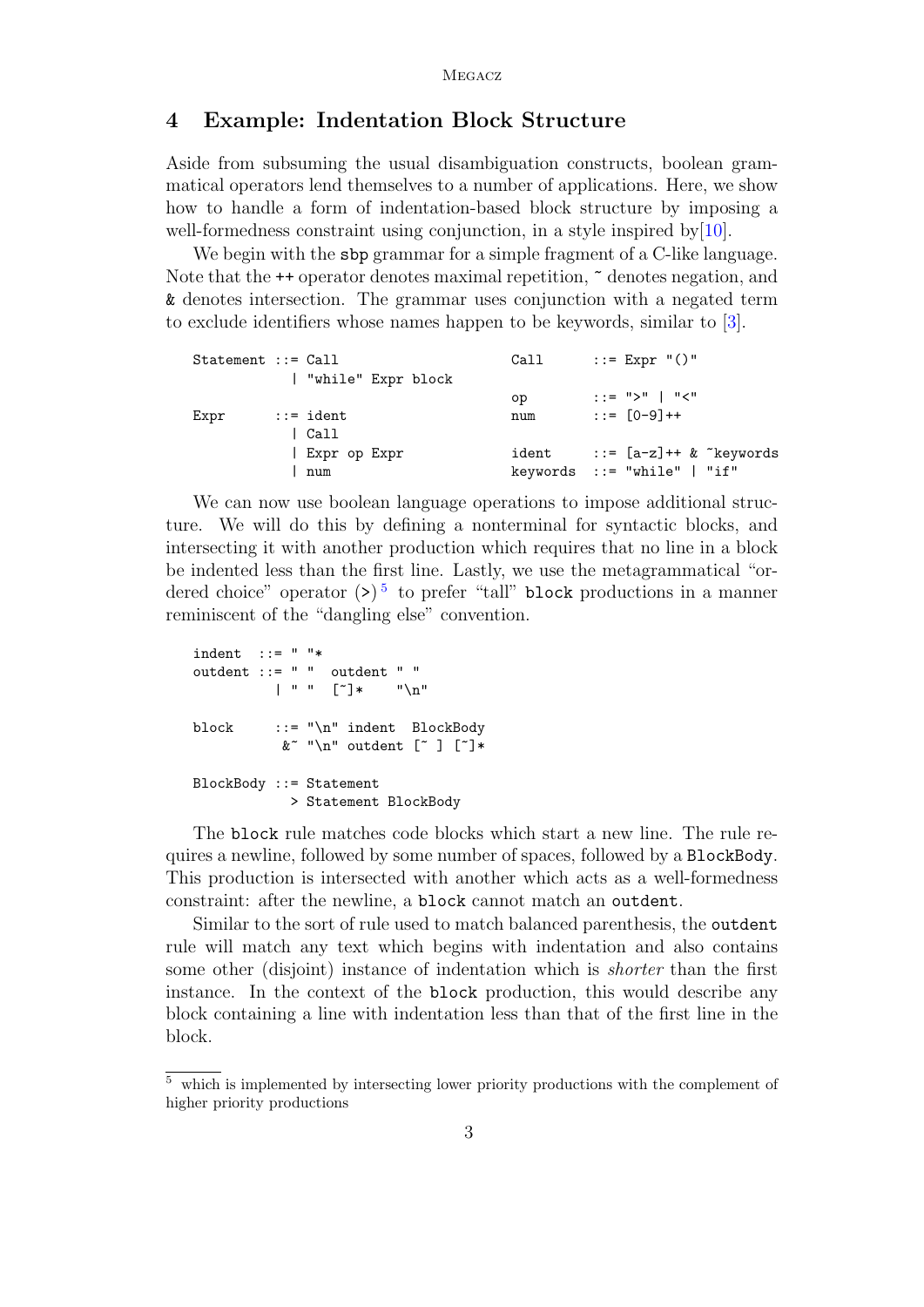## 5 Related Work

The original scannerless generalized parser,  $sg1r[11]$  $sg1r[11]$  was designed as an improved parser for the ASF+SDF[\[12\]](#page-4-10) framework.

Dparser [\[16\]](#page-5-0) is an implementation of the GLR algorithm in ANSI C, with support for most of Visser's disambiguation rules.

Several GLR parsers are available which require a tokenizer (some can be used as "character level" parsers, but lack the disambiguation capabilities necessary to parse real grammars at this level). These include Elkhound [\[13\]](#page-4-11), and the GLR extensions to bison.

Although Parsing Expression Grammars (PEG)s[\[14\]](#page-4-12) and their companion parsing algorithm[\[15\]](#page-5-1) do not handle all context-free grammars, they do provide enough expressivity to handle the requirements of scannerless parsing and include a limited form of intersection and complement.

#### 6 Future Directions

The current implementation is written in Java. It generates parse tables (which can be saved and restored), but currently only provides support for interpreting these tables. Emitting compilable source code equivalent to parsing from these tables will be an important step in improving the performance of sbp.

Like the sglr parser, sbp deliberately excludes support for semantic actions, preferring to keep grammar definitions implementation-language-neutral. One consequence is that parsing requires space which is linear in the input, since the entire parse tree (modulo portions removed using the drop operator) must be constructed before any part of it can be consumed. An important future direction is the exploration of constructing lazy parse forests which can be incrementally consumed and discarded by a process running concurrently with the parser.

# 7 Availability

The source code for sbp is available under the terms of the BSD license, at <http://www.cs.berkeley.edu/~megacz/sbp/>.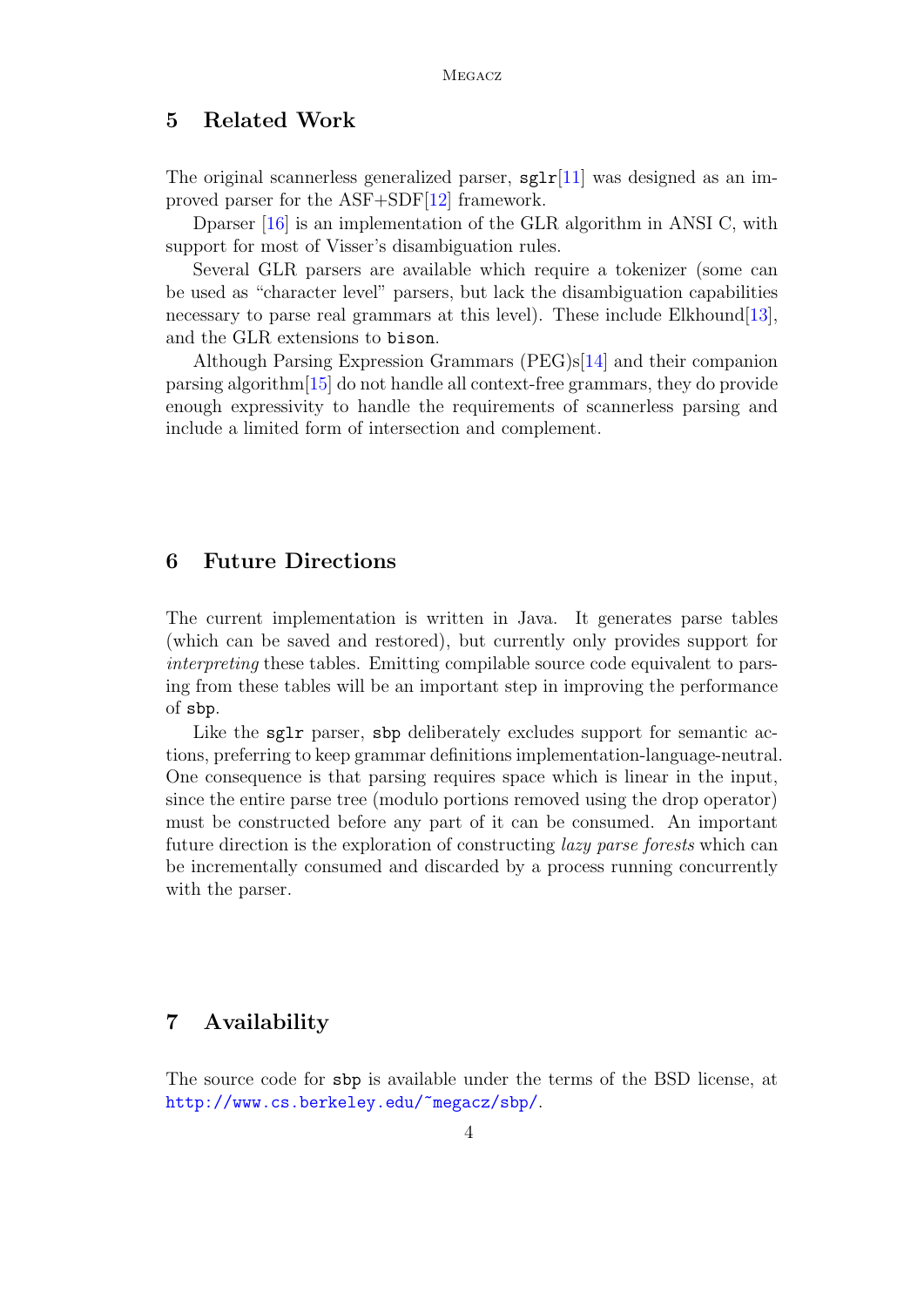## References

- <span id="page-4-5"></span>[1] Johnstone, Adrian and Scott, Elizabeth. Generalised reduction modified LR parsing for domain specific language prototyping. Proc. 35th Annual Hawaii International Conference On System Sciences (HICSS02), IEEE Computer Society, New Jersey, (January 2002).
- <span id="page-4-2"></span>[2] Okhotin, Alexander. Conjunctive Grammars. Journal of Automata, Languages and Combinatorics 6(4): 519-535 (2001)
- <span id="page-4-6"></span>[3] M. G. J. van den Brand, J. Scheerder, J. Vinju, and E. Visser. Disambiguation filters for scannerless generalized LR parsers. In N. Horspool, editor, Compiler Construction (CC'02), Lecture Notes in Computer Science. Springer-Verlag, 2002.
- <span id="page-4-4"></span>[4] Visser, E. (1997b). Scannerless generalized-LR parsing. Technical Report P9707, Programming Research Group, University of Amsterdam.
- [5] Okhotin, Alexander. LR Parsing for Boolean Grammars. Developments in Language Theory 2005: 362-373.
- <span id="page-4-3"></span>[6] Okhotin, Alexander. Boolean Grammars. Developments in Language Theory 2003: 398-410.
- <span id="page-4-7"></span>[7] Johnstone, Adrian and Scott, Elizabeth. Constructing reduced derivation trees. University of London CSD-TR-97-27 (1997)
- <span id="page-4-0"></span>[8] Daniel J. Salomon and Gordon V. Cormack. Scannerless NSLR(1) parsing of programming languages. In Proceedings of the SIGPLAN '89 Conference on Programming language design and implementation, pages 170-178. ACM Press, 1989.
- <span id="page-4-1"></span>[9] Tomita, M. (1987). An efficient augmented-context-free parsing algorithm. Computational Linguistics, 13(1-2), 31–46.
- <span id="page-4-8"></span>[10] Okhotin, Alexander. On the existence of a Boolean grammar for a simple procedural language. Proceedings of AFL 2005.
- <span id="page-4-9"></span>[11] Visser, Eelco. Syntax Definition for Language Prototyping. PhD thesis, University of Amsterdam, September 1997.
- <span id="page-4-10"></span>[12] A. van Deursen, J. Heering and P. Klint (eds.), Language Prototyping: An Algebraic Specification Approach, AMAST Series in Computing, Volume 5, World Scientific, September 1996
- <span id="page-4-11"></span>[13] Scott McPeak and George C. Necula. Elkhound: A Fast, Practical GLR Parser Generator. Proceedings of Conference on Compiler Constructor (CC04), April 2004.
- <span id="page-4-12"></span>[14] Bryan Ford. Packrat Parsing: Simple, Powerful, Lazy, Linear Time. International Conference on Functional Programming, October 4-6, 2002, Pittsburgh